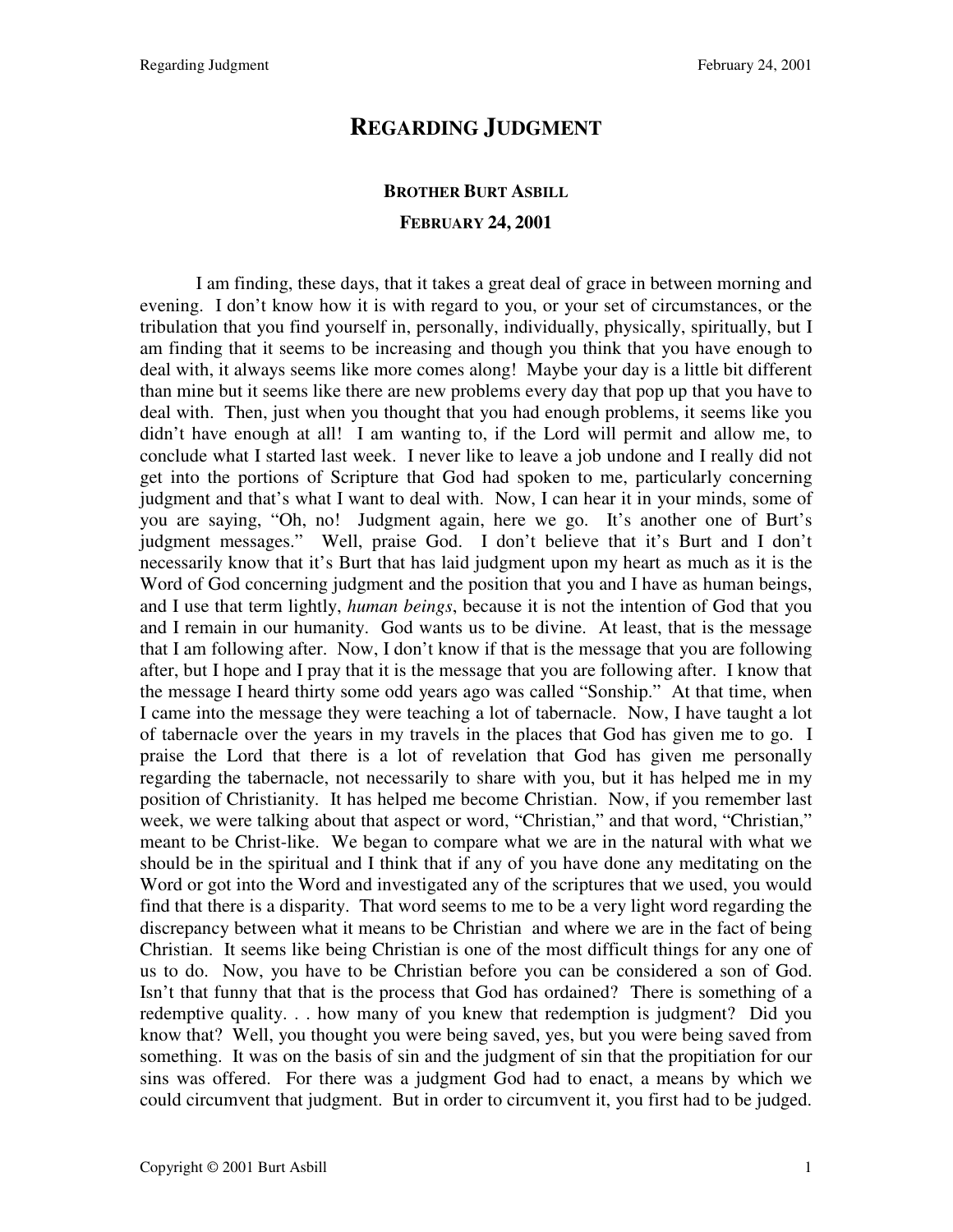That seems like circular reasoning, doesn't it? But nevertheless, that's how it works. When you come, if you were to use the tabernacle as a type and as a shadow, you would find that judgment is something that confronts you from the very moment you enter the gate! Really, it confronts you before you enter the gate because the curtain of the gate that hung on the outer court between the pillars was a curtain that was made of fine linen and it was interwoven with certain colors that were pertinent and full of meaning. The fact that it was fine linen was a confrontation with our humanity. Your and my humanity, because white linen is a representation of the righteousness of God! Pure and simple. I love the Word. I love how God has written it. I love the things that God has done. I especially love how God reveals these secrets to you and I, the mysteries of this thing called redemption. We also looked last week a little at the mystery of iniquity and iniquity is a mystery to me when I look at individuals who have tasted of God. For some reason I can look at someone who has no knowledge of God in a little less critical manner than someone who has tasted of God, because someone who has not tasted of God, who has not had the blessing of salvation, who has not had the experience of the Blood of Jesus Christ is not able to have a comparison. When I say the Blood of Jesus Christ, I'm talking about the quickening. The quickening that comes by the fact that you say, "I profess that Jesus Christ is Lord." I talk about the quickening that comes, not so much with the Word, but with the fact or the act of that confession, when we come to a place and acknowledge our position of transgression, acknowledge our position of being a sinner, acknowledge our position of being in a position of condemnation. Now, the Bible says, *There is therefore now no condemnation to them which are in Christ Jesus, who walk not after the flesh, but after the Spirit* (Romans 8:1). Now, if you wanted to turn it around and read it conversely that would be a good way to understand the other side of the story. If you were to do it that way, then you would find out if you are not walking in the Spirit and if you are not fulfilling the will of God, then you are being what? You are being condemned! The word, "condemned," in the literal translation with regard to the Greek language, means to be judged! That's what it means. It means to be judged. So, there is an aspect of judgment that comes to you and I even as Christians. Now, I don't know whether or not you believe as I believe, you don't have to, that doesn't upset me, but I believe that what I believe is God, and I pattern my life after that fact. It overshadows every decision I make, it moves in the fabric of my experience, in my environment. It moves, at least I hope it does to some extent, with my interrelation and interaction with everyone. It has an effect upon my relationship with my wife, it has an effect upon my relationship with my children, it has an effect upon the relationship with the individuals that I am in fellowship with in regard to the church and it extends out beyond that. That is the way it should be with regard to everyone of us who want to be called by the name "Christian." But there is so much about our character that is not... now I want you to keep in mind, please, that the word, "Christian," means to be "like Christ!" You know, they had a saying out in the church, and I say out in the church, several years ago, and I see the remnants of it every now and then on bumper stickers and whatnot. But there was this saying, "What would Jesus do?" Somebody started a phase or whatever it was and they began to make up all these stickers and place them on bumpers, they put them on billboards, they had them on plaques. Would to God they could have been written upon their hearts! You might have seen something of a revival in the midst of humanity had we taken to heart the thing that was being propagated as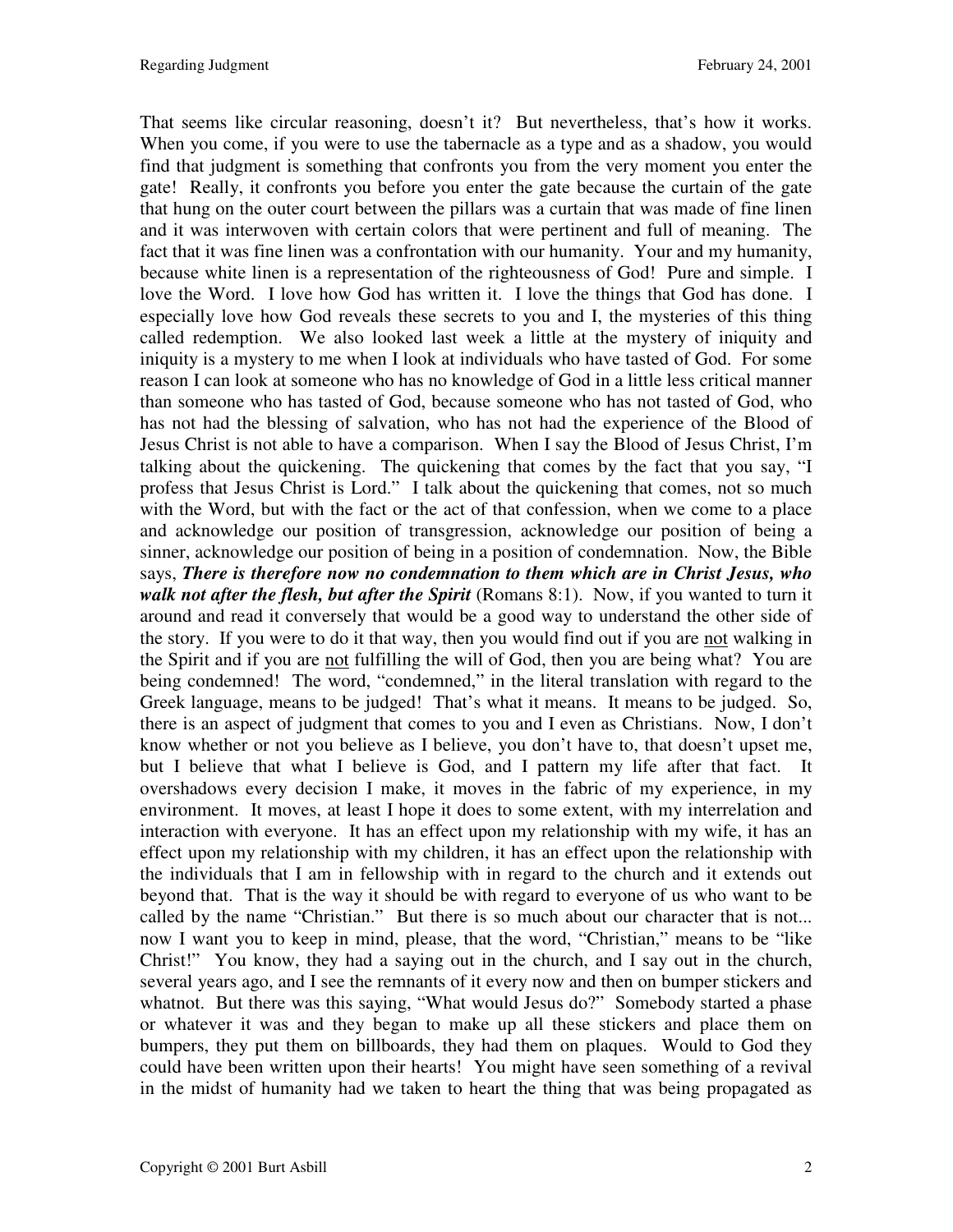Christian propaganda. You understand what I'm saying when I talk about Christian propaganda? I'm talking about those things that we do or we associate with that give us the feeling of being Christian. You know, I have seen that bumper sticker on people's bumpers, that would I not have seen the bumper sticker, I would have questioned whether or not they were really Christian by the way they were driving! Hmm!?! I think it is very important for us to understand the relationship or the desire God has for us with regard to our position of being like Christ or, if I might use the word, "Christian." I think we are living in a very critical time. You know, I personally believe that we are living in the last days. I mean, I believe it! I am staking my life on it, I am staking my reputation on it, be that as it may. I am staking all of my aspects or my goals on it. Let it be said that there is a position or a place that we have to come to with regard to the burden that God has laid upon us. I am referring to the Word that God is speaking that is pertinent to the time that we live in. I believe we are living in the last days. I believe that God is looking for people who want to be called, not Christians so much as He wants to call sons! But I believe, also, that there is an aspect of judgment that comes in the midst of that position of relationship. I believe it because it is demonstrated in the aspect of tabernacle and all those things that appertain to life in God. It was so easy when I was in the Baptist church, and I was in the Baptist church at one time. I got saved in the Baptist church; my mother was a very devout Southern Baptist. I wasn't just Baptist, I was Southern Baptist and I want to tell you that you couldn't get into heaven unless you were Southern Baptist. You talk about exclusive. We were exclusive. And you didn't need to just be Southern Baptist, you had to belong to the Southern Baptist Convention. I think it used to be in Georgia. I don't know where it is now. But the fact of the matter is, it used to be very easy because all you would do was get saved and go to church and pay your tithe (that was very important, and that was one of the rules and regulations in order to get into heaven.) You had to pay your tithe. Well, it taught us all to be ten percent givers, that is, after taxes and you know how you want to work your taxes. You want to work your taxes so that you keep every little bit of every portion that you worked for. You don't want to pay Uncle Sam anymore than you have to! A lot of that mentality came into the church! Hello? We worked ourselves or worked in our position of giving with regard to what we gave on the basis of reason and intellect, not on the basis of the moving of the Holy Ghost because had we done what God had ordained or scripturally written or professed or proclaimed in Acts, it says they came together in one accord and had all things in common. (Acts 2:44) People were divulging. . . "Oh, yeah, well, we have to live, we have to do this. . ." I'm telling you, we have moved out of the position of what it means to be Christian into a position of being religious, for lack of a better term. Now, I believe in religion - I have religion, because I believe there is a doctrine that is pure, there is a doctrine that is sound; that is good religion. Now, all of these things have a bearing on our position or relationship with regard to our calling and election.

The Bible refers many times to the mighty men of valor. I don't know, there was something very pertinent, something very different about them. There was something very elite about them and one of the words that we have received, and when I say "we," I mean we as a people, is that we preach an elite Gospel. Yes! I believe that it is an elite Gospel! But the eliteness of the Gospel doesn't necessarily exclude anyone! Isn't that strange?!? No, it is not strange because there is something that is written in the Word, or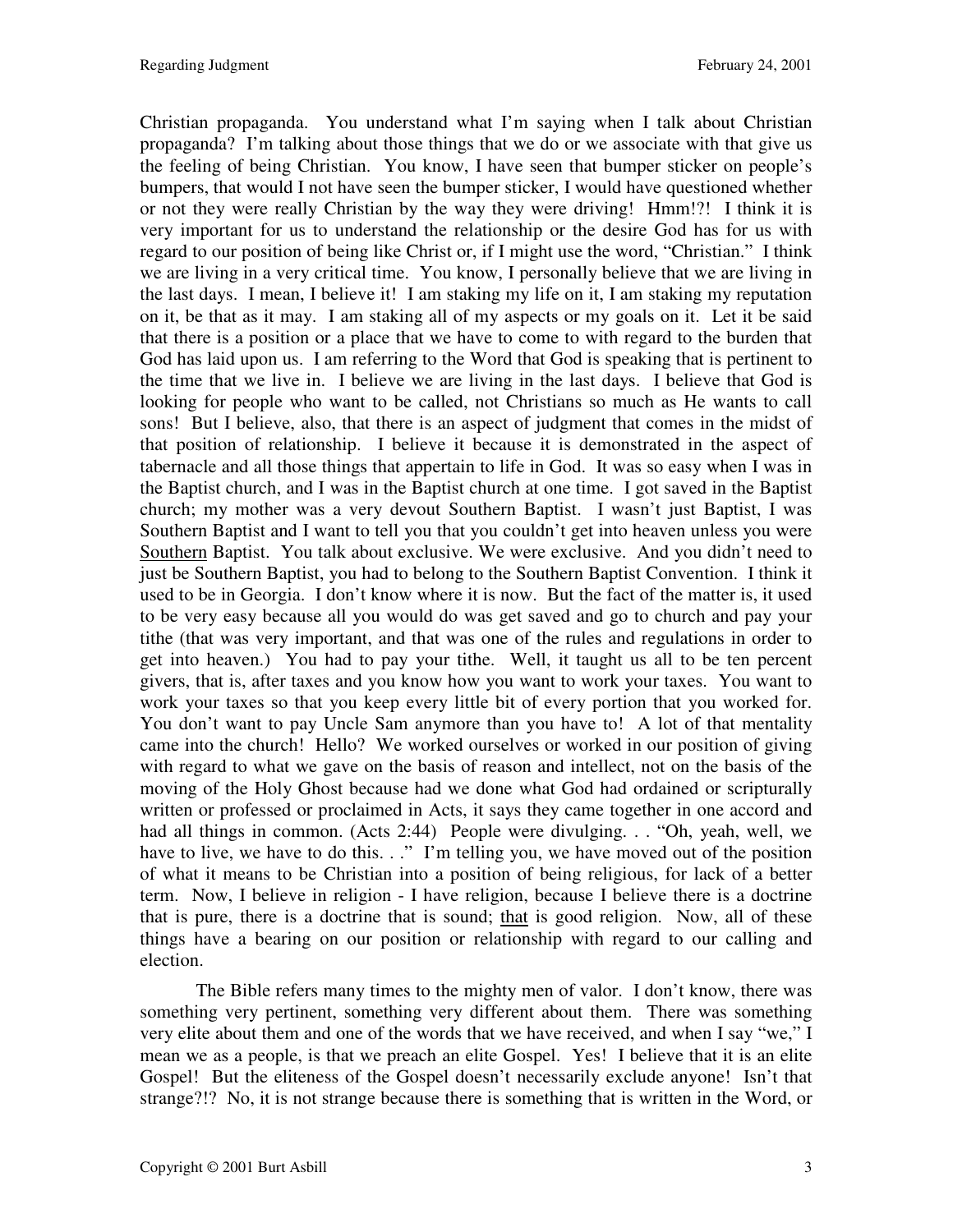the fabric of the Word, that is designed to allow anyone that has the desire to be elite the opportunity to be elite. Now, when I was a young man I joined the service and I was really kind of gung-ho at the time. It may be kind of hard for some of you to believe that but I really was gung-ho and they were just starting up this organization that was called the Green Berets. I wanted to be in that company of people because they were the elite! At the time they were not only called the Green Berets but they were called Special Forces. Have you ever wondered at the terminology which is used to term or label certain aspects of things that we do in the realm of humanity when all of those things are a pattern or shadow of something that is far better and far bigger and more grand with regard to the purposes and the intent of God? I can't understand anyone who wants to be in second place. I don't know anyone who goes into the Olympics, and by the way, we have a very good article in the KIT bulletin this month about the Olympics. It came to me via the Signs of the Times and we felt very good about it, so we printed it and it's in there, it tells the origin and where the Olympics come from and some of the things they are doing and who they are exalting. Oh my! What an eye-opener. Anyway, there is this aspect of eliteness in the scripture. It is something that is a scriptural principle. We are told about it many times and, you know, the eliteness is not so much in the eyes of men as it is in the eyes of God. Paul says that God took the weak things to make them strong (l Corinthians 1:27), that He might have preeminence in their strength. He says He took those things that were slow or not so intelligent and made them intelligent, that their intelligence, or their glory of intelligence, would be something that would exonerate or exalt God. Well, that gives me hope with regard to my position and my relationship with my humanity and the lower down you are on the scale, it seems to me, as far as human estimation, human qualifications are concerned, the better chance you have of making it on the high realm, on the high side with regard to God! Boy, that doesn't stir you at all, does it? Well, it makes me excited, it makes me excited, especially when I get down and start doing math. I start figuring books or balancing my checking account. Oh, boy, that is really sometimes a nightmare! Trying to keep the money in the bank ahead of the checks. It says that there is a position or a place of excellence that I can have that is not based on my qualities as a human being or the things that I can do or cannot do. There is a position or a place that comes with regard to our relationship with God and the Word or the message that God is bringing forth in the hour that we are in. I believe that we are living in the end time. I also believe that it is a self. . . now, some of you are going to misunderstand me, but nevertheless, I am going to say it - I believe that it is on the basis of a self-help program. Self-help. You know, the Lord began to bring to me a revelation. . . the Lord started talking to me. . . you know, I'm still talking about judgment. I haven't strayed from the thought because I think all of these things are wrapped up in the aspect of what God is going to judge us about. I've probably been to India seven or eight times. Maybe nine times, I don't know how many times I've been to India, but the Lord began to talk to us about the aspect of introducing self-help programs with regard to the churches that we were establishing. The thought was that one day Big Brother would not be available or there to promote or to give the finances necessary and in order to give the church the time that the church needed to come to the place that the church needed to be, there was going to have be some mechanical or actual physical development of employment that would give them their substance and strength. Well, at the time we were doing it, I was a little skeptical because of the fact of not having the awareness or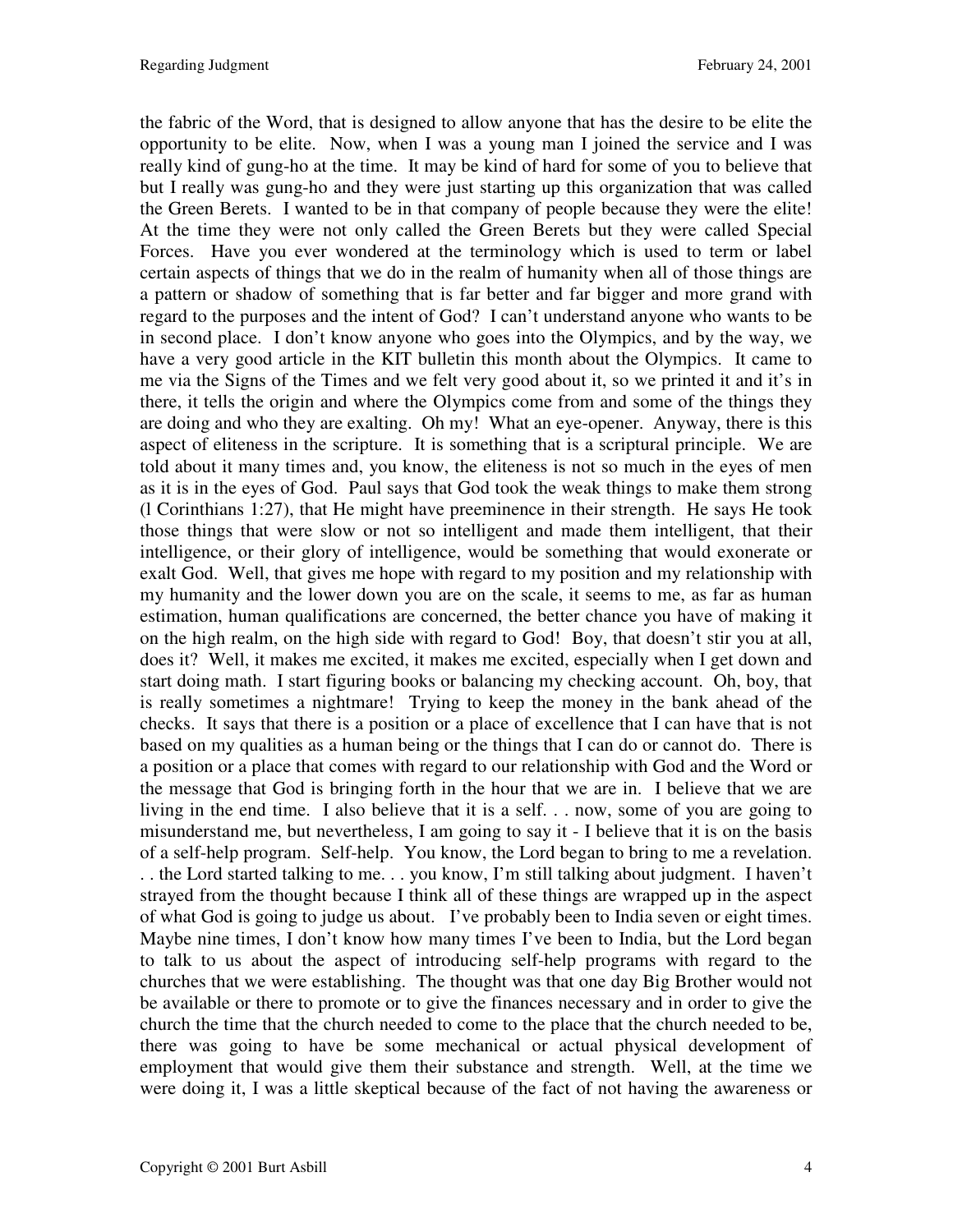the knowledge of the Word of God, or that it was in line with scriptural principle. I had always been taught that you had to believe, you had to have faith. You have to have faith. That's true, you do have to have faith. But one day I was reading in the scripture and I was reading James and what James said to me was that in order to have faith, your faith must also have feet. It must also have hands and it must also have a will to do and to bring about those things that you are believing for. The thing that you are believing for is your power to begin to move as though you had the thing! It was like the man that Smith Wigglesworth went to pray for. The man had no feet and he went to the man's home to pray that he would get feet. Now that's all well and good for Mr. Wigglesworth, that's all good for him, that's easy for him to do, he's got two feet, he's got two hands and he's got a belief in God. Now, you're going to a man that has no feet and he's been in that condition for a number of years. He's had no feet, so therefore, he has never had a pair of shoes. He just went in and he prayed for the man and said, "Now go buy yourself a pair of shoes." It would have been much easier for the man had he looked down and saw two feet. Now, how would you think or how would you respond in that position or in that place? "You want me to go buy shoes? Well, what my eyes are seeing and what my legs are feeling is the same thing they have seen and felt for the last ten years." There was something of a requirement that God was putting upon the man who was wanting the new feet. If he was wanting the new feet, there had to be a demonstration and an operation on his part. Now, I don't know what he was thinking when he went into the shoe store. "I'm going to go in there and they are going to think me a fool. What if I get in there and there are no feet to put these shoes on?" How do I know he's having these thoughts? Because it is what I would think! I don't know that my humanity is any different than his humanity because there have been situations and circumstances that I've found myself being confronted with that have demanded of me something that I did not have! Whether it is something materialistic or something that is of an abstract nature, there is a demand that is being made upon me that inside of me there is nothing there to meet or fulfill the requirement that is being required! Yet God says, "You must believe!" There must be something that goes on in the realm of your natural environment, on a natural level, that begins to make you move in a certain direction in order to obtain something that seems to you unobtainable. Now, you can take that and subvert it. You can take that and blow it out of proportion. Church did it. They called it "Name It and Claim It." They'd go out and walk around properties, they would go out and walk around somebody elses' car or something else and claim it and do all sorts of things and you know what? The principle worked to some extent but it was not necessarily bringing them the blessing that God intended for it to bring! Now remember, I'm talking about self-help. Self-help programs. There's a self-help program in the Bible and the Bible terminologies say, "Whosoever will." That's what the Bible says. Whosoever will! There's something of your will that is involved in going and moving with regard to the position or the desire that God has for you as an individual in and amongst a body and in an environment to bring forth the fullness of the thing that God wants to manifest. Now, God may choose different things or may put you in a whole different set of circumstances other than what is of your choosing or that would be different than someone elses, but nevertheless, if you want to be a son of God, if you want the position of what God calls the overcomers, if you want to be in that place that God calls first fruits, then it is very necessary for you to behave in a certain manner, in a certain way. There is something of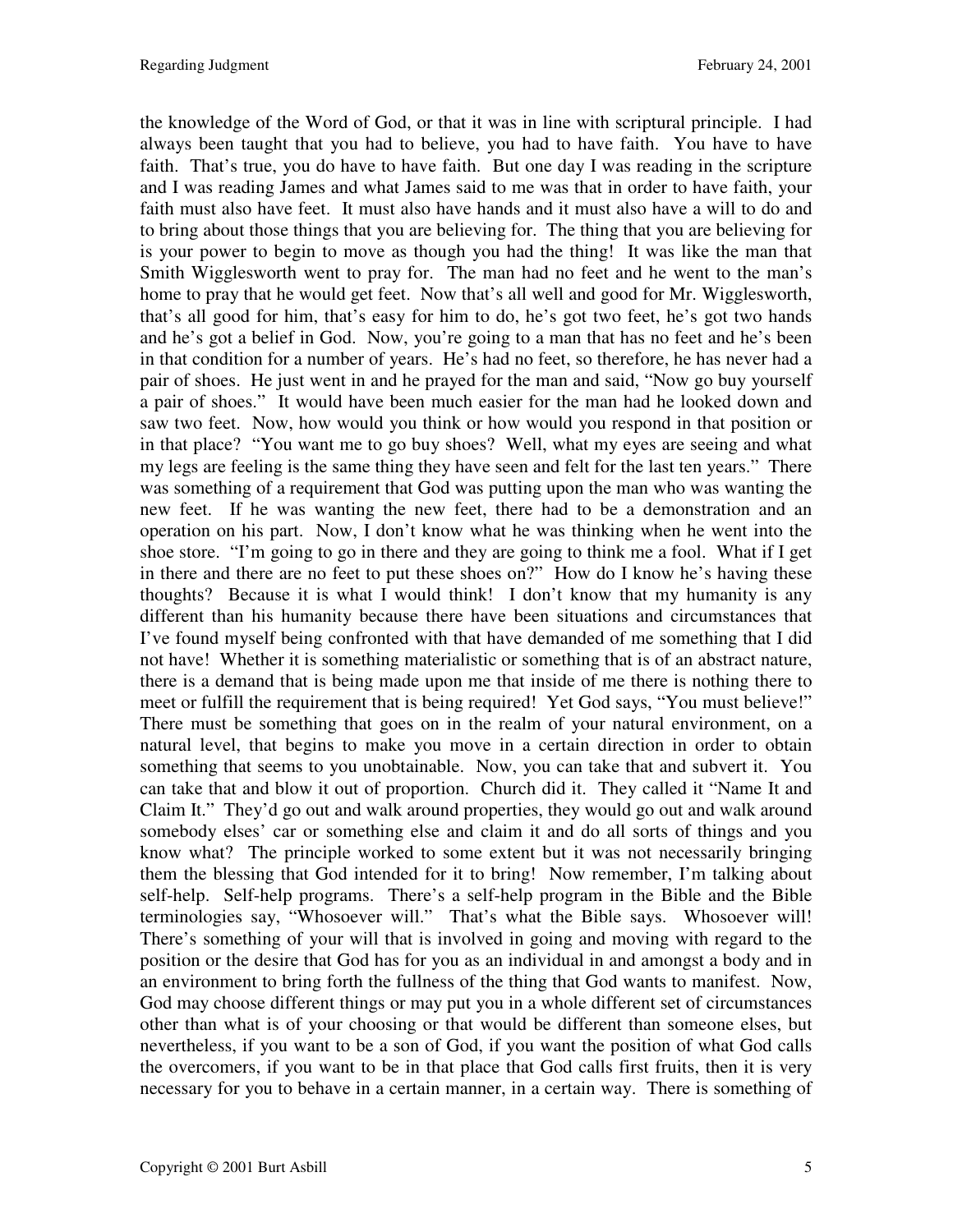a character that needs to be worked within the fabric of your soul that is different than the nature with which you were born! To know that there is that aspect that is made available to me excites me because you know something? I don't know how it is with you, but I am confronted with my humanity from the very first moment I awake in the morning. Sometimes this body is speaking to me contrary to what the Word says that is available and being made or given to me with an opportunity for me to participate. My own body! And the things that are around me, the environment. Have any of you ever noticed that when you go to do the will of God you always meet resistance? We always meet resistance. Now, some of us, we throw up our hands and we try to find another route, we try to find another avenue, we try to find, as it were, another door by which we might accomplish the thing. We use another means or by another route or perchance God will smile upon me or per chance God will alleviate this difficulty or per chance God will not make it so difficult or so extreme. I'm sorry, I've got good news for you! I have good news for you! The Bible says that if we desire to be like Him, we must suffer even as He suffered (Romans 8:17). That means that there is going to be reproach. That means that there will be what He bore in His body, all of those marks of physical destruction, physical malady. It means that you and I are going to find ourselves, not only in emotional and mental turmoil, not only an emotional and mental position of trouble. . . boy, we're really getting it today, but we are going to find ourselves sometimes in a physical position of suffering. You can quote the scripture all day long, by His stripes we are healed (l Peter 2:24) and at the end of the day you find that your sickness is the same, your physical malady is the same, your pain is the same and all of those things that are pertinent to you and the thing that is prophesied are the same! So it must not be the body that God is really wanting to touch, but there is something in the midst of that body that God wants to grab hold of, there is something of a reality that God wants to bring to you and I in the midst of that place of suffering, that goes beyond the suffering, that opens a veil, as it were, in the realm of the heavenlies and gives us an ability to penetrate the fog that surrounds God. There is a splitting and a breaking forth of the shekinah glory of God that gives us our strength in the midst of our malady. And though we are sick, we are strong! Though we are dying, we are alive! And we can prophesy to the principalities that are around us, we can prophesy, as it were, to our own physical flesh, "though you slay me, yet shall I live!" I have come to one conclusion growing old is a bummer. Some of you haven't come to that conclusion yet. I have come to that conclusion. I don't like my hair falling out. I don't like it changing colors. I don't like my physical strength dissipating. I don't like these different maladies that come to me that are old men things. I don't like looking in the mirror and seeing my father. When I was your age I was looking at him and seeing him. Now I look in the mirror and I see him. I am so glad that there is something that God has given to me that gives me the ability to look beyond the mirror and into a mirror that reflects something other than the thing that I was born with. I am so glad that there is written upon the pages of this book something that is indelible and cannot be erased, cannot be changed, cannot be altered. It's like the decree of the Medes and the Persians. It is written, I am slated to get old, I am slated to die. It is written, do you know that? Back there in Genesis, He wrote it down indelibly. He inscribed it with His finger, as it were. But there is something that He did in lieu of the law that was passed with regard to sin and death and that is the law of the life and liberty that is in Christ Jesus! There is something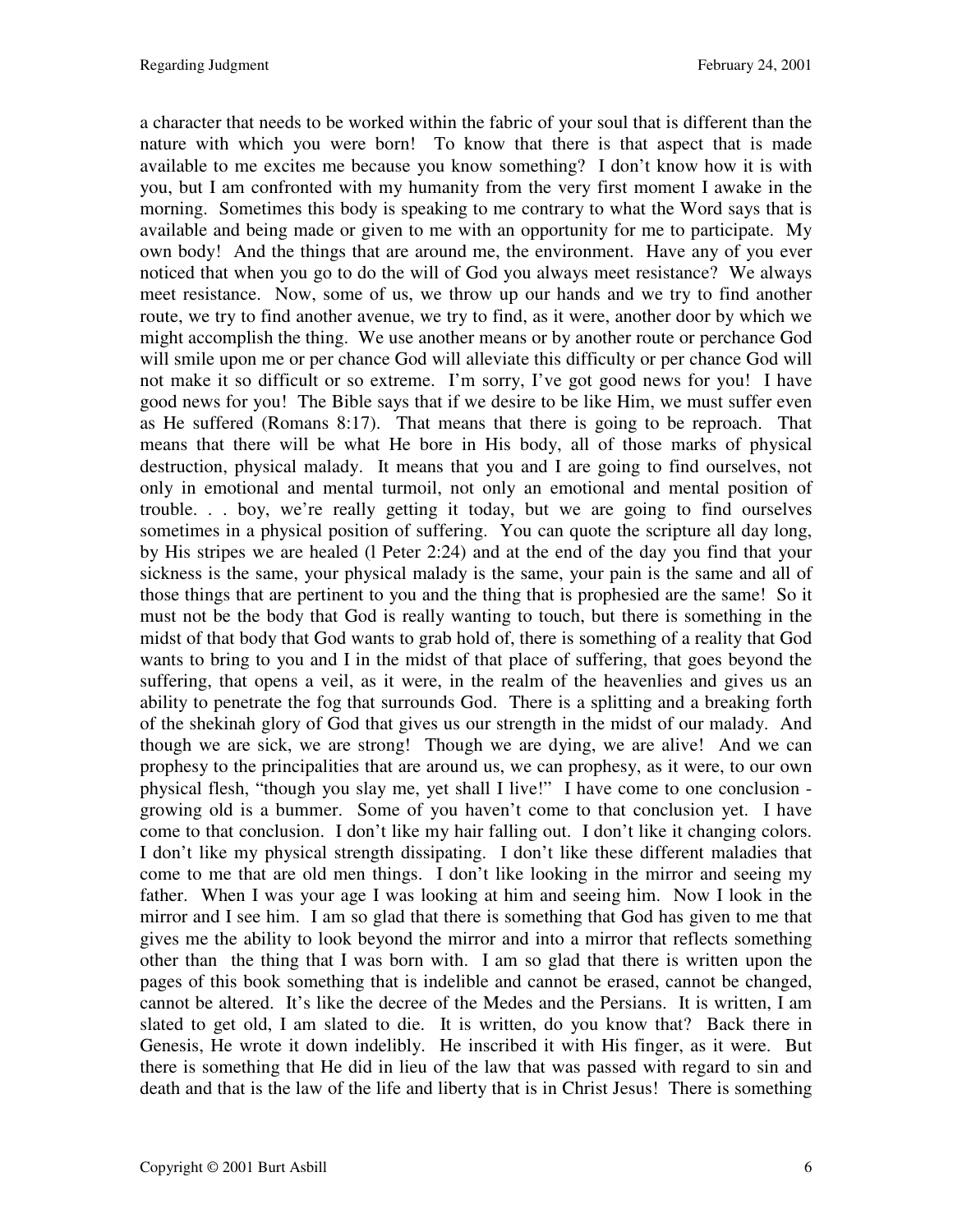that is required of me in the midst of my malady. When I look in the mirror and see something other than Christ, there is something that needs to rise up within the midst of my soul that says, "Devil, you're a liar!" When I awake in the morning and I feel that pain or that discrimination against my body, there's something that needs to rise up in the midst of my circumstance and the midst of my soul in my mind, in my emotions that is something other than that which is human! Hallelujah! My desire is to stand in my flesh, in my shoes and by my own strength, if so be it, if it is not by someone else that is holding me up, even as it was prophesied unto Peter. It says, "The day cometh, Peter, well, you're going to be girded up and carried by another." Well, the fact of the matter was, Peter was rejoicing in the aspect that someone else was going to carry him, but nevertheless, He was going to be where he needed to be when God wanted him there. There was something that was written indelibly in the heart of Peter, there was a change that came to that man's soul, that man's nature, that superseded all the carnality, all of the insurrection and rebellion that was of his own nature, of his own form.

 My goodness! You know, we have the wrong idea of what it means to be Christian! We do, we do, we do, we do! We want to live in posh houses, drive posh cars, wear posh clothes, not be too warm, not be hot, not be cold, we don't want to go hungry, we don't want to eat too much - I don't know, maybe some of us do! We want to be comfortable! Well, okay! Comfortable is all right, but comfortable is not part of the criteria for being a son of God! You have to be sick, you have to have financial worries, you have to have problems in your homes, you have to have problems in your community. You have to have all these things that you are warring against and you have to be right in your position and your attitude with regard to all of these things that are going on that we call "life." You have to be right inside! You have to be right inside! Brethren, it's not a matter of going through the mechanics of Christianity. Praying, reading your Bible, paying your tithe, going to church. It's not in the mechanics, do you understand me? There's something that has to be working on the inside that begins to change you so all of those things become a part of your nature. You would not skip church or even think of not coming to fellowship because your nature demands that you be in fellowship! Anything outside of that is religious. Anything outside of that is judged and there is some aspect of condemnation that comes to you and I as we move into that position of behavior.

 You know, I couldn't live without any part of my body in the manner and fashion that I have been designed to live. I can't live without my foot and be able to walk comfortably or to walk in a manner that I am supposed to. I can't work without my arm or my hand. I can't do without my sight. I can't do without my hearing. Do you hear me? I can do without it, but it makes me dysfunctional. For any of you that might have some disability, I'm not picking on you. I am trying to illustrate a spiritual point of view. A spiritual perspective. Yet it seems as though we cut ourselves off from the Body. We isolate and withdraw ourselves from the position of strength and there's nothing that God can do for you in that position. Being in the carpenter trade, you hear a lot of horror stories of the different things that happen but, you know, they found out that if a man cuts his finger off, sometimes if you take the finger in, with the man, they can reattach it. But if they take the man in and leave the finger in the sawdust heap there's nothing that they can do for him. To some degree I am talking about judgment that comes to you and I with regard to the position or the place that we are in. Sometimes we are in adversity and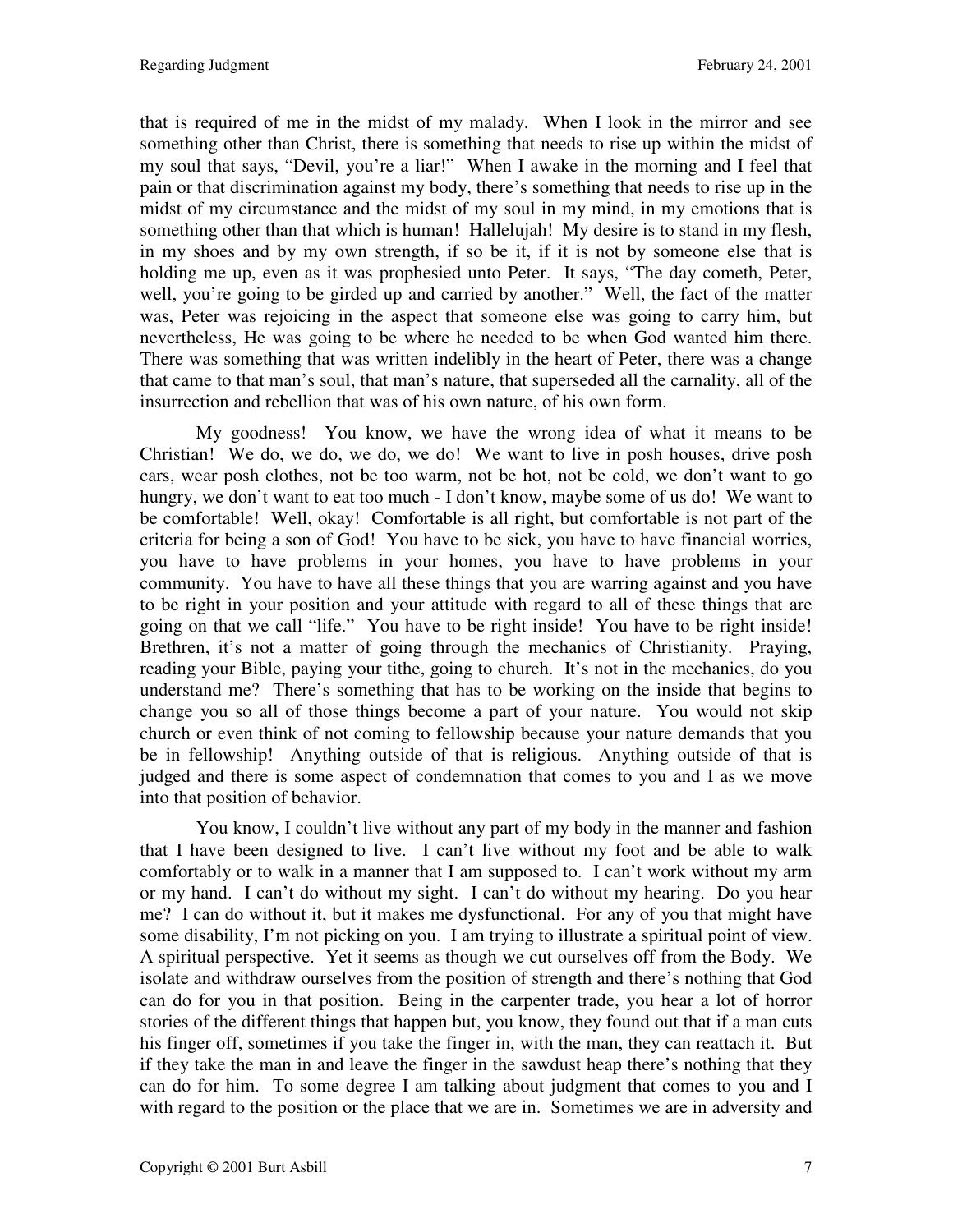trouble and we hide it! It's like a cancer that is in our soul. You know, there are some forms of cancer that you cannot detect because it has hidden itself in the overall structure of the body. It is not detectable until it comes to a size or a place to where it can no longer hide, but when it is detected it is too late! I was just reading an article about ovarian cancer and they were saying. . . how marvelous God is! He brings all these things across my path! Every time I read something I try to relate to God, "What are You speaking to me?" You know, ovarian cancer has been something that was very hard to detect until they developed blood analysis. Blood analyzing segregates certain properties in the blood and these properties in the blood will tell you whether or not a woman has within her body this type of cancer. Loose, loose! It is a lot like that for us as individuals in the Body of Christ. You know, it's very interesting that ovarian cancer attacks the woman and it affects her in her ability to reproduce, to bring forth life. How apropos is that to you and I as God looks at us as the church, the bride of Christ! You know that cancer, in the spirit, is something that is avoidable! Do you know that cancer, in the spirit, is curable? It is not like it is in the physical. It is funny to me that they can analyze the blood. They can analyze the blood and determine the certain properties that are out of proportion to what is supposed to be in the blood. How much more is God analyzing our spiritual blood? We need to walk, as it were, precisely. We need to walk, as it were, exactly. Not in proportion to how we think but as God perceives! God has set deliverance up, do you hear me? God has set deliverance up for every malady. God has set deliverance up for every set of circumstances. God has set up something in the Word that pertains to you and I and what we do and how we live and how we respond.

 You know, I was talking to one of my children, I don't remember who it was, and they were relating to me, oh yeah, I remember who it was. They were relating to me a situation or circumstance and as they were relating it to me God spoke to me a scripture and I said to them, "Well, you know, that's scriptural. I mean there is a scriptural remedy for the circumstance or situation you are in and thus saith the Word, blah, blah, blah." They looked at me and said, "I guess there's something in the Word for everything." Surprise, surprise! "Yes, you're absolutely right! You have a revelation! You just came to an understanding and God just parted a veil. God just spoke something into your heart. Hold on to it! Hold on to it! Hold on to it!" No matter what the circumstances are, no matter what the situation is, there is something in the Word that is particular to you and to that circumstance as you ask God, if you press God, God will speak it to you. If it is just no more than hope to hang on, hang on. Hang on just a little longer, hang on just a little while longer, hang on. "Oh, God, if I can just make it through one more day. One more day is all I ask for." One more day and then that day dawns and you say, "God, I want one more day. One more day." You know, one of our prayers has been with regard to the end time and the end time church and the thing that God is wanting to do is the work that was undone. Hello? The people that have not heard the Word that you have heard. The things that God has required of us that we have not done, our prayer has been, "Oh, God, give us one more day!" For 25 years we have been praying, "God, give us one more day!" I don't know how many "one more days" God is going to give us! But until He says, "One more day and that's it," I'll keep praying, "One more day." But you know something, there has to be something of a demonstration of your asking for one more day. I can't get up in the morning and say, "Well, all right, I'm going to take off and I'm going to have a little respite. Me and my wife, we're going to go down south here and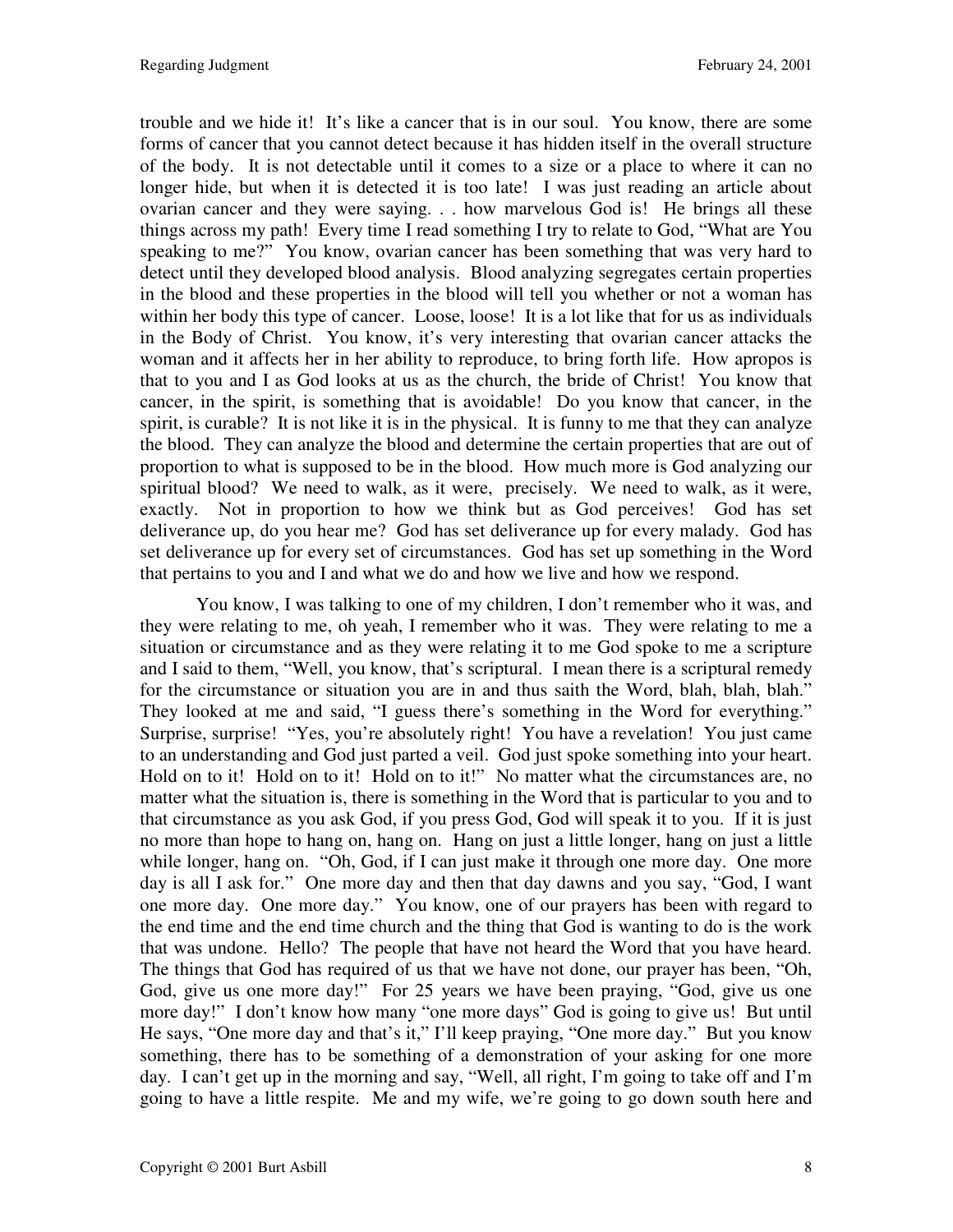check into a hotel. We're going to have a little rest. We've deserved it, we've worked hard. We've sweated, we've fought, we've done this, we've done that. We need a little rest." You know, my vacation time is not subject to my whim or desire. Hello? You think I'm hard, you should be working for the fellow I'm working for! I had a son, when they were growing up, this was when they were much younger. Much, much younger. I was in the construction business. I would bring my boys out on the construction site. They were very young, they were probably the age of my grandchildren now. Quite frankly, I never thought I would see so many grandchildren at the age that they are. I thought Jesus would be here first, but I'm still hoping! There's always next year! We're still looking for Jerusalem. I used to take them out to the construction site and I would snap the whip over them - just ask any one of them. I would snap it, and snap it, and snap it, "Pick up that piece of wood, pick up that piece of wood, pick up that piece of wood over there. Go over there. Do this, do that, do that." All day long running back and forth. All day long working, working, working, working. Finally one of them said to me when he came of age, "I'm not working for you anymore, Dad." I said, "That's fine with me." He said, "You work me too hard." I said, "That's fine. Go get yourself another job." He did and he turned out very well and I didn't really have anything to do with it. But the fact of the matter is, there is an employer that you and I are working for that needs to have, as it were, preeminence in our position of personal desire. You talk about judgment! Now, all of this is pertinent to judgment and being judged.

The Bible says that you and I, as the house of God, are supposed to do what? Judge yourselves that ye be not judged. Judge yourselves that ye be not judged! (Matthew 7:1) It was interesting, I was driving down the road. You know these "Guns Save Lives" signs? They've changed it to Governor something-or-other and it talks about insiders. "No more insider dealings." Well, that's how we judge sometimes, only it's our flesh, our humanity that says, "I'll give you this if you do so-and-so. If you make a decision upon this and this and this and you move in this manner and you do this thing and this thing that will appease my circumstance, that will alleviate my fleshly trouble, that will take away some of my personal tribulation," that's what you call insider dealing. There's something on the table for you. Well, it's under the table. And all of the time we're saying we're Christian. "I want to be like Christ. I want to be in that position, I want to be like Him, I want to walk in His shoes." Well, what we really want to do is His miracles. What we really want to do is turn the fish into money! When I was bringing my family up I wished I had the ability to speak to the stones and have them become bread! Especially after I saw the way some of these boys were eating! We want to use those things that are pertinent to God, to the kingdom of heaven, for something that brings us a little comfort! Well, my Bible says that comfort is not in the scope of the calling. It's not one of the job requirements. Suffering is. Suffering. SUFFERINNNNGGGG!!! SUFFERING!!! Do you hear me? Hello? Nobody likes to suffer! I am not someone who takes joy and gets my thrills and laughter out of hurting. It's not so much the hurting, do you hear me? It's something that lies beyond that position of affliction, whether it's this side of the veil or that side of the veil. My hope is that I am on this side of the veil, hallelujah, and I am able to go through with you to the next side of the veil. That is my hope, but you know something? That's all in the hand of God. What I don't want to happen with regard to me and those that are around me or those that God has given into my care is to see them lose out. I'm telling you, we are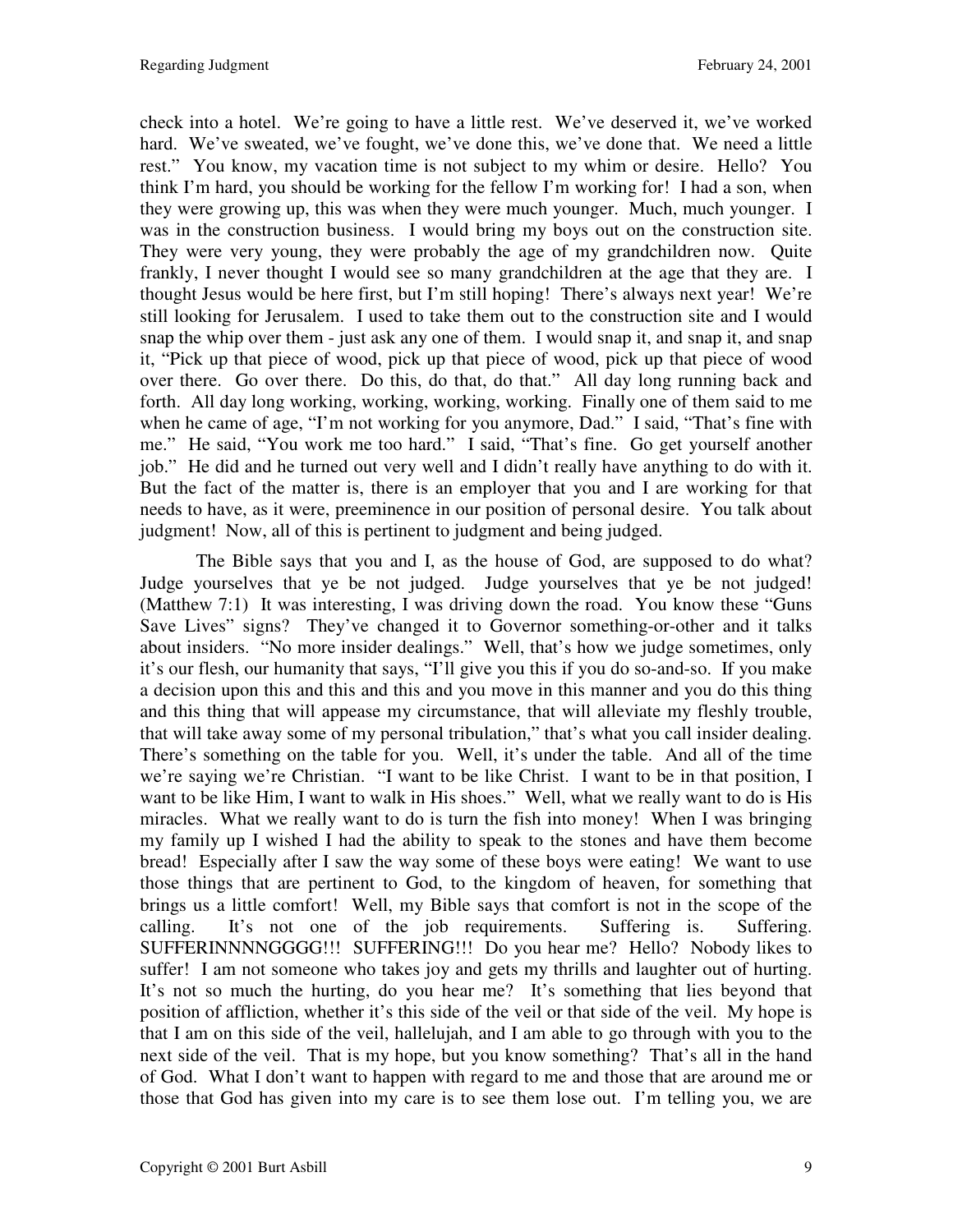working very hard on losing out by being human. Being human. I tell you, it takes faith not to be human! It takes faith to rise up in the face of humanity and rebuke it and call it a liar. When the devil extends something to you that makes your life comfortable, fulfills some of the aspirations of your soul, gives you some sort of high opinion of yourself. Gives you a raise, gives you a car, gives you a pair of shoes or a nice suit, something that is so trivial or base. Come on, come on! Yet it seems that we are so easily satisfied. I used to have a dog and all you had to do was feed him a little treat and he was just happy, happy. Absolutely. He thought you were the greatest thing on earth and he'd always follow you around (pant, pant, pant). Just keep giving him those treats. We are a lot like that with regard to the devil. We grovel at his feet and we whine and we wimper and we flop around, as it were. I wonder sometimes how God sees us in the Spirit, you understand!?! I wonder how God looks at us sometimes in the Spirit at the shenanigans that go on. I don't know where it was, but one of my grandchildren. . . you know, they're great teachers for me. My kids taught me all that they could and now it's my grandkids. Let me tell you, I've got enough of them so I get a lot of teaching. Sometimes the teaching I get I don't want to be taught because it is a demonstration of who I am. I can look at his daddy or mommy and say, "He's your kid." But all the time I know down inside, "He's related to me." I wonder sometimes, you see these kids and they throw their little fits. Huh? They throw their little temper tantrums and yet I wonder sometimes if that's not what we do. You know something? I saw one of my grandkids doing something one day - pouting, sulking, stomping around, being mean to his siblings, his sisters or his brothers - mean. Wasn't going to do anything. Ignoring mommy, ignoring daddy, just walking around being himself. Enjoying himself. Manifesting himself to the greatest degree that self could be manifested. And I was saying, "Oh, boy! Why don't his daddy, why don't his mommy grab a hold of him and just whale the dickens out of him?" That would be judgment. You know what? You kind of eat those things later on down the road. I was involved with something and somebody said something to me and you know what? I started acting just like them. I started sulking and slamming things around. I started doing this and I started doing that and I wasn't talking to nobody! I'm so thankful that I have a loving, forgiving wife who forbears with me for all of my little temper tantrums and all of the things that are Asbill and Elsberry and whoever else may be in there! Hallelujah!

 Brethren, there is something of a judgment that comes to us in our behavior and our reaction to certain circumstances and situations. There's something that comes to us in the midst of our place of environment, our living! There's something of a perspective that you and I have to come to. God is not partial, do you understand that? How many of you know that God is not partial? You know it theoretically, religiously, Biblically, that's all true. Do you know it in actuality? God is not partial! The first revelation I got of this is in the Old Testament when Joshua met the captains of the Lord's Host. Now, if you would think that anybody was on God's side, or God was on their side, you would think that it would be the children of Israel. They were where they were because God had moved them there. They were involved in the conflict they were involved in because God had brought them into conflict with these tribes that inhabited the land. On top of all that, God said, "Go in and take the land away from them!" Sounds a little bit like you and me, I think, in the position or place of where we are and what God calls us to as being Christian! And Joshua went out. . . I think they had suffered some sort of setback.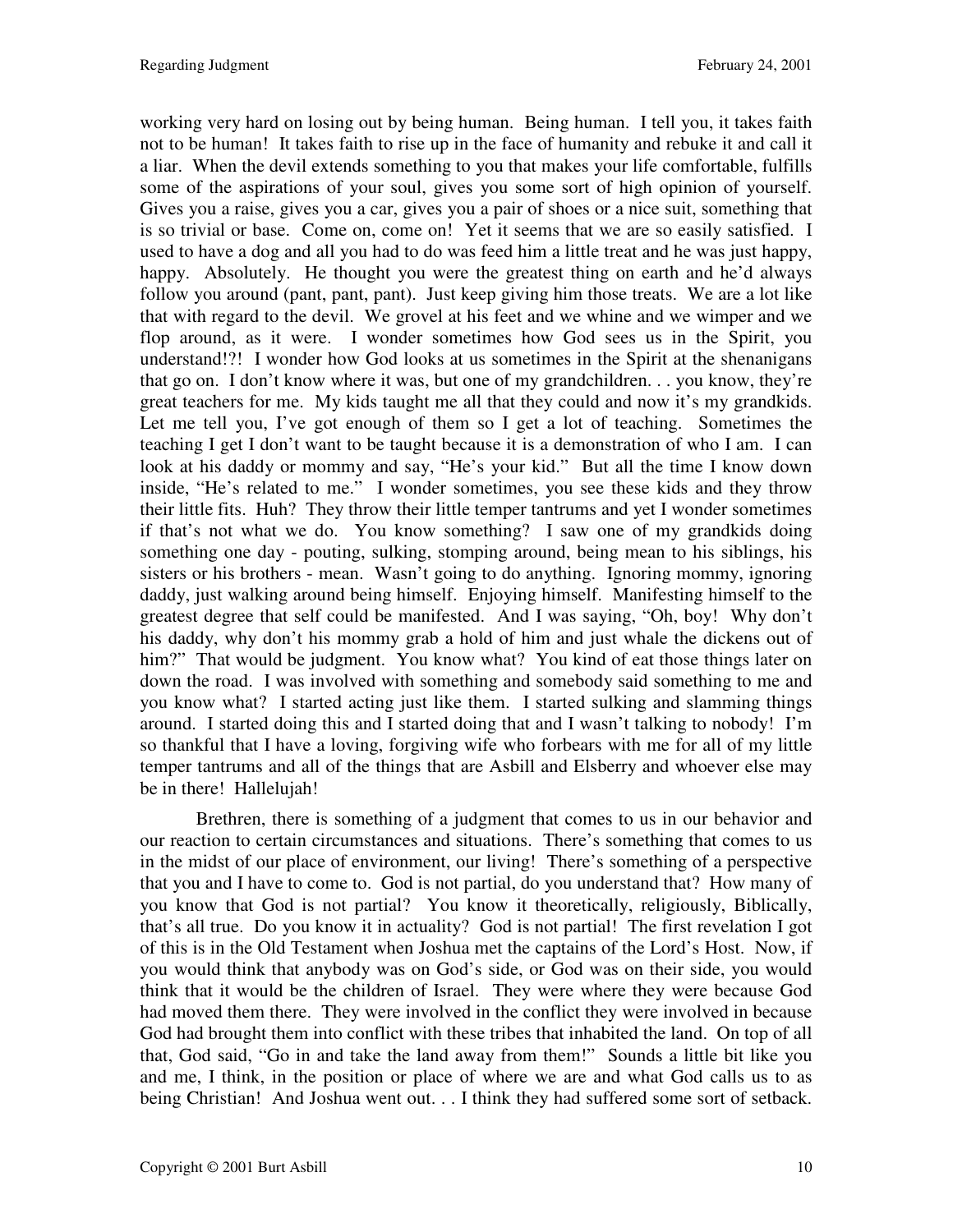God's chosen people, in the place that God had put them, ordained to do what God had told them to do and yet they had suffered at the hand of the enemy. The enemy had risen up against them, the enemy was able to smite them, the enemy was able to bring them, as it were, into a place of defeat. I would call that judgment. Hello? I would call that judgment. Come on, brethren, I am trying to give to you some reality of where you and I are in our relationship to God and if we want God to do something for us in this end-time, you have to be where God wants you to be and you have to be in the frame of mind that God wants you in. God is not partial because of your Christianity, God is not partial because of your service. God is not partial because of your commitment. God is not partial because of your giving. God is not partial because you call yourself Christian. You have to be right on the inside! You have to be right! There's a scripture and I'd better give it to you before I forget. There's a scripture in l Peter 2 and this is where I have been preaching all morning. It talks, in the 13th verse, about submitting yourself to ordinances, 14th verse, submitting yourself to governors, 15th verse tells you about the will of God, 16th verse uses the position or the place of our liberty in a manner that is right, 17th verse says that we are to love all men and honor the brotherhood. *Fear God. Honour the king. Servants, be subject to your masters with all fear; not only to the good and gentle, but also to the froward. For this is thankworthy, if a man for conscience toward God endure grief, suffering wrongfully* (l Peter 2:17-19). Wrongfully. Not rightfully. Wrongfully. Hallelujah! *For what glory is it, if, when ye be buffeted for your faults, ye shall take it patiently? but if, when ye do well, and suffer for it, ye take it patiently, this is acceptable with God.* (verse 20). That requires something of an inward attitude. You know, you can go through all the motions. Here again I come to my grandchildren. Aren't you kids glad, I'm talking to my children, aren't you glad that I've got grandchildren now? I don't have to talk about you anymore. I just talk about them! You tell them to do something and they are (growl, rumble) but they do it (more growling and mumbling). All the time they are telling you how much they don't want to do it, they don't want to be involved in it, they want to be doing something else. Or else they just... whine, snivel, whine... "I can't"... It requires something of an inward attitude. You know, though they are son in blood or daughter in blood and by virtue of their name, that is not what sonship is all about. Hello? Son is being that compliment that works in harmony with the Father. Son is being in that position, in that place of adoration and love that moves before it is asked, that sees with the eyes of the Father. Hello? It would be so tremendous if we could experience on a natural level what God expects on a higher level. There is something of an understanding that is hidden in the Word, if we can just grasp it, when Jesus said, "I do nothing of Myself." I do nothing of Myself" (John 8:28). He wasn't being run by remote control, do you hear me? He wasn't being manipulated with some electronic device that made him move and act as the Father would act. We have what is called "virtual reality." I think they got the principle from God and the operation of the Father through Jesus Christ, His Son. Hallelujah! I don't think it was so much God whispering within the ear of Jesus Christ, "Son, heal that man. Son, do this over here. Son, go over here." I don't think it was like that at all. I think the nature of the Father was so much ingrained within the fabric of the Man's soul, do you hear me? The Man's soul was God and when He spoke, it was God. When He moved to heal, it was God. When He prophesied, it was God, because God was a part of His fabric and God was a part of His nature. Would to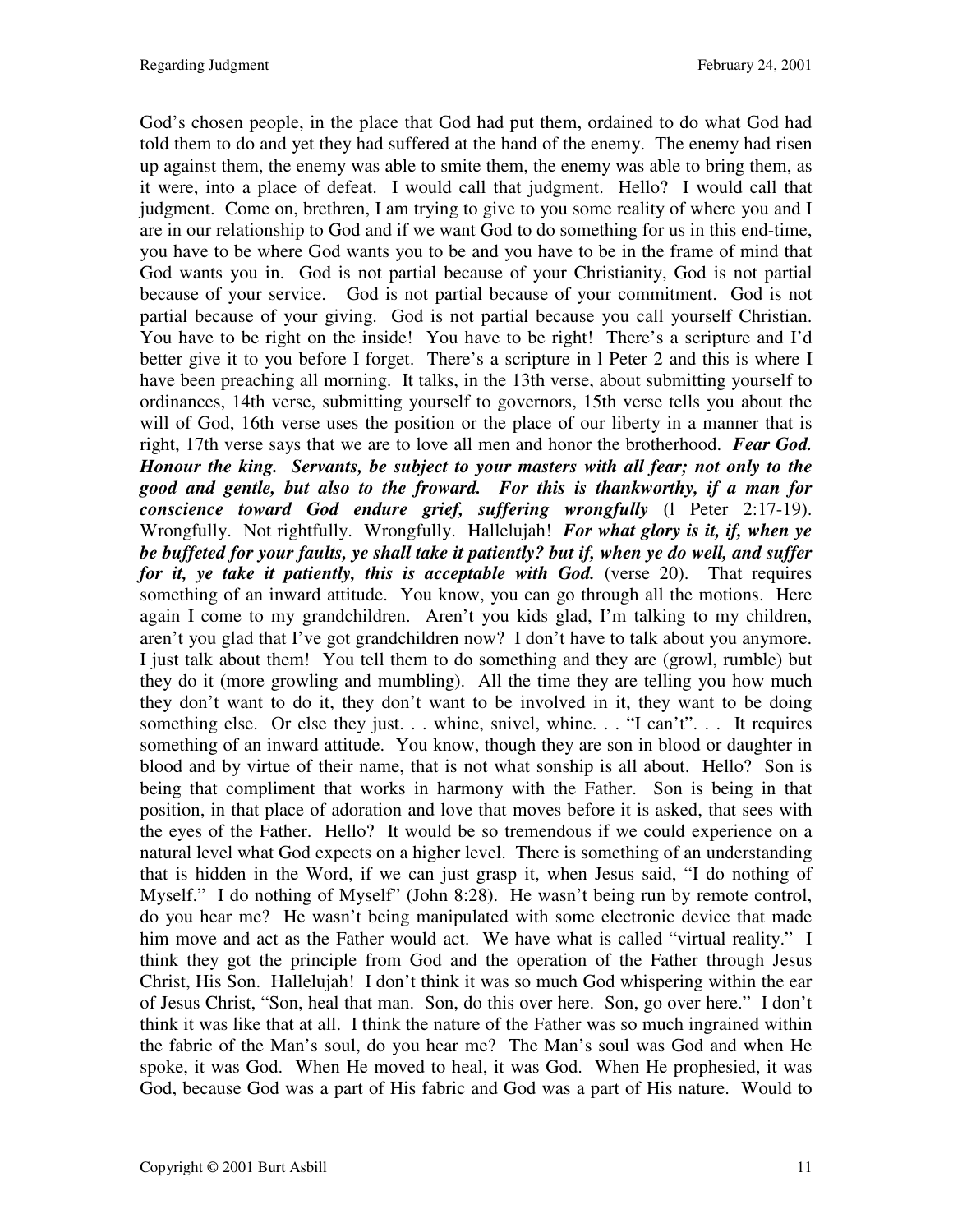God that we could come to that kind of an understanding, that kind of reality in the realm of our humanity! I found out, as a father, my sons don't see like I see. They don't think like I think. Hello? They don't feel what I feel. Yet on the spiritual level, on the spiritual plane, that is the way it is supposed to be! Not only in the natural realm but on a spiritual level. We have sons, we have daughters, do you hear me? The scripture talks about fathers in the house of Israel, it talks about mothers in the house of Israel. Come on, brethren. I'm talking about the end-time and the relationship of the church with God. I'm talking about missing out and escaping the judgment that is coming on the land. You know, prophets have crawled out of the woodwork since September 11th. They've crawled out of the woodwork. They're prophesying doom and gloom and all kinds of destruction. Now, I don't know whether they are prophesying of God. Would to God they could have prophesied before the fact! What good is it for a prophet to come to me and tell me about destruction that has already come or that there is other destruction coming? They're prophesying that in the news! I know something else, for a fact, there is a word that has been coming to this fellowship at-large for over thirty years that has been talking about the coming destruction upon America and the exaltation of humanity! Do you hear me? It was coming down and unless we are in a place that we need to be individually, personally and collectively, we are going to be partaking of the judgment! We are going to be partaking of the judgment! You cannot be wrong in family relationships, you cannot be wrong in community relationships, you cannot be wrong in church relationships and be in right relationship with God! Cannot do it! You will come down when the rod comes down and catches part of your or my backside. I don't know which one of you, as a loving, Christian individual, would have allowed what happened in New York to happen and yet God allowed it! I said it last week and I'll say it again because it bears repeating. The church should be the most powerful thing in the face of the earth. We should be the most powerful thing on the face of the earth. Not because we are powerful but because we are in subjection to God. He is the power! He is the source! This whole chapter of Peter deals with governments, of authorities, if kingdoms and men all under the supervision, all under the authority of God. We have the audacity to go out and flaunt our humanity in the face of God and we call ourselves Christians or we say that we believe in being sons! Come on, brethren! Someone says there are seven more judgments coming. I don't know. I think that we think that we got through the first one okay. We don't even have the scar to remind us unless we pick up USA Today and they're not even printing it anymore! Unless we go into the news, CNN, and they're not showing it anymore. They're all wrapped up in whatever scandal or scum that they are trying to dig up out there. Do you know that President Bush was elected by the power of the Holy Ghost? How many of you are praying and interceding? How many of you are asking God to give us a little more time? How many of you are praying that the man not be deceived by those that are around him? My biggest concern is that the man is not used to usher in the system of the beast! My God, for a man who has known the power of the Blood of Jesus Christ to be converted and to be used as an instrument of hell to bring destruction to God's people, what must he feel when he stands before God? God, do not let him be deceived.

 You like being an American? You like the comforts of being in America? Does it stand in the way of you praying for the will of God? Does your ease of communication, your ease of transportation, your ease of buying and getting those things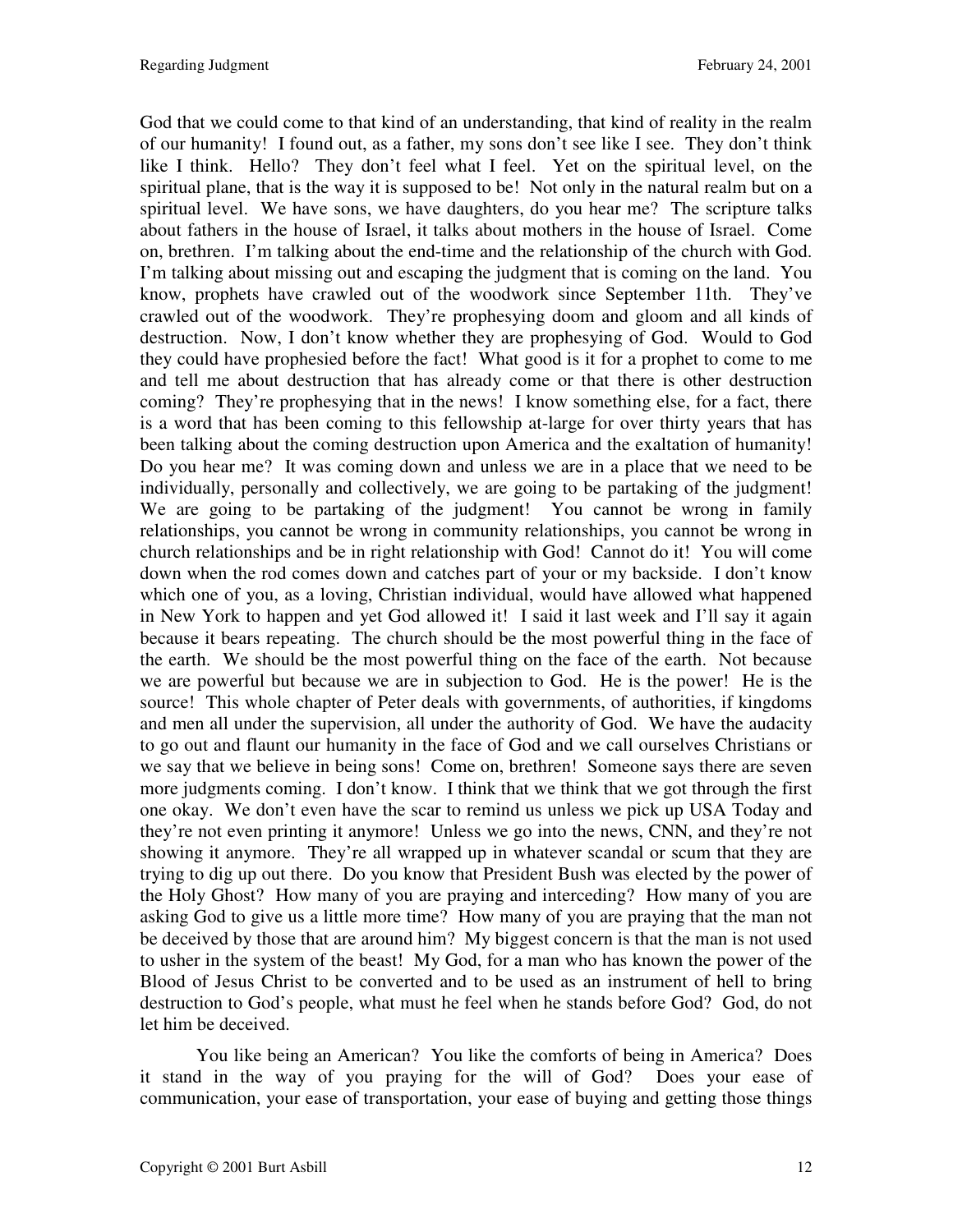that make your life more comfortable, that ability for you to get medical help when you want medical help or need medical help, does that stand in the way of you praying for the will of God to come in the midst of your community, in the midst of your home, in the midst of your land, in the midst of your country? Does it stop you from praying? I would say that yes, on many occasions, it does stop it. We don't want to see our loved ones hurt. We don't want to see ourselves suffer in a fashion that is physical, that makes a physical demand upon us. I don't like to be cold. I like heat. Yet it seemed ordained in the mind of God to put me in a place that is always cold. I told someone one time that I've been trying to get to Florida for 35 years and I've only made it as far as Illinois! What kind of itinerary is that? Better yet, I wouldn't stop at Florida, I'd keep going until I hit Africa! Now, Africa is hot enough for me. You know, the Bible says. . . let's see, I'm always quoting it. Psalm 24:4. Turn with me, if you would. First of all, let us start at verse one so we don't take it out of context, so we know what the Lord is talking to us about with regard to all this. It says, *The earth is the LORD'S, and the fulness thereof; the world, and they that dwell therein.* Isn't that apropos to what we are talking about? Or is my preaching in vain this morning? *For he hath founded it upon the seas, and established it upon the floods. Who shall ascend,* the question is rhetorical, for it tells you who shall ascend. But He wants you to know that there is a criteria, that there is a position, there is a place of requirement, of responsibility that you and I have. We must begin, as it were, to put feet to our faith. *Who shall ascend into the hill of the LORD? or who shall stand in his holy place?* Boy, you know, the tabernacle flashes up before me and the veil, but it says the veil is rent. It says that when Jesus was crucified the veil was rent but we act as though it's still intact and in place. The thing that keeps you and I from entering in is the fact of our flesh, our humanity, our position of carnality, the baseness of our position of living! That's the Judas nature, by the way. Do you know that all of us have the Judas nature? Do you know that all of us are capable, outside of the jurisdiction of the Holy Ghost, to offend a brother? To betray our brother? To turn our brother into tribulation for the sake of our own humanity? Do you know that? We are all capable of that. Humanity is capable of that. "Oh, I'd never do that." Boy, you don't know what you would do. You don't know what you would do. We hope that we would do different but are we doing differently now? Are we moving diametrically in opposition to that function of humanity? *Who shall ascend into the hill of the LORD? or who shall stand in his holy place? He that hath clean hands.* Clean hands deal with the horizontal relationship. That's a horizontal relationship. That is my relationship with you and your relationship with me. Is it clean? Is it clean? Am I doing what I need to do? Am I moving as I need to move? Am I moving in harmony with what the Holy Ghost is requiring of me in my interaction with you and with the Lord? Am I doing everything that I can possibly do? Well, if you're honest, you'll have to say, "No, I am not." Well, some of us. Now, if the shoe doesn't fit, don't try to put it on. *He that hath clean hands,* that's a horizontal relationship, *and a pure heart;* that's a vertical relationship. It's a horizontal relationship and it's a vertical relationship. You cannot have a pure heart without having clean hands. Hello? "Oh, I pray everyday, I read my Bible." Come on, brethren, I'm not talking about that. I'm talking about the inward action and the motivation and the way that you move with regard to the calling and election that is on your life. *Who hath not lifted up his soul unto vanity,* that's self interests. *Nor sworn deceitfully. He shall receive the blessing from the LORD, and*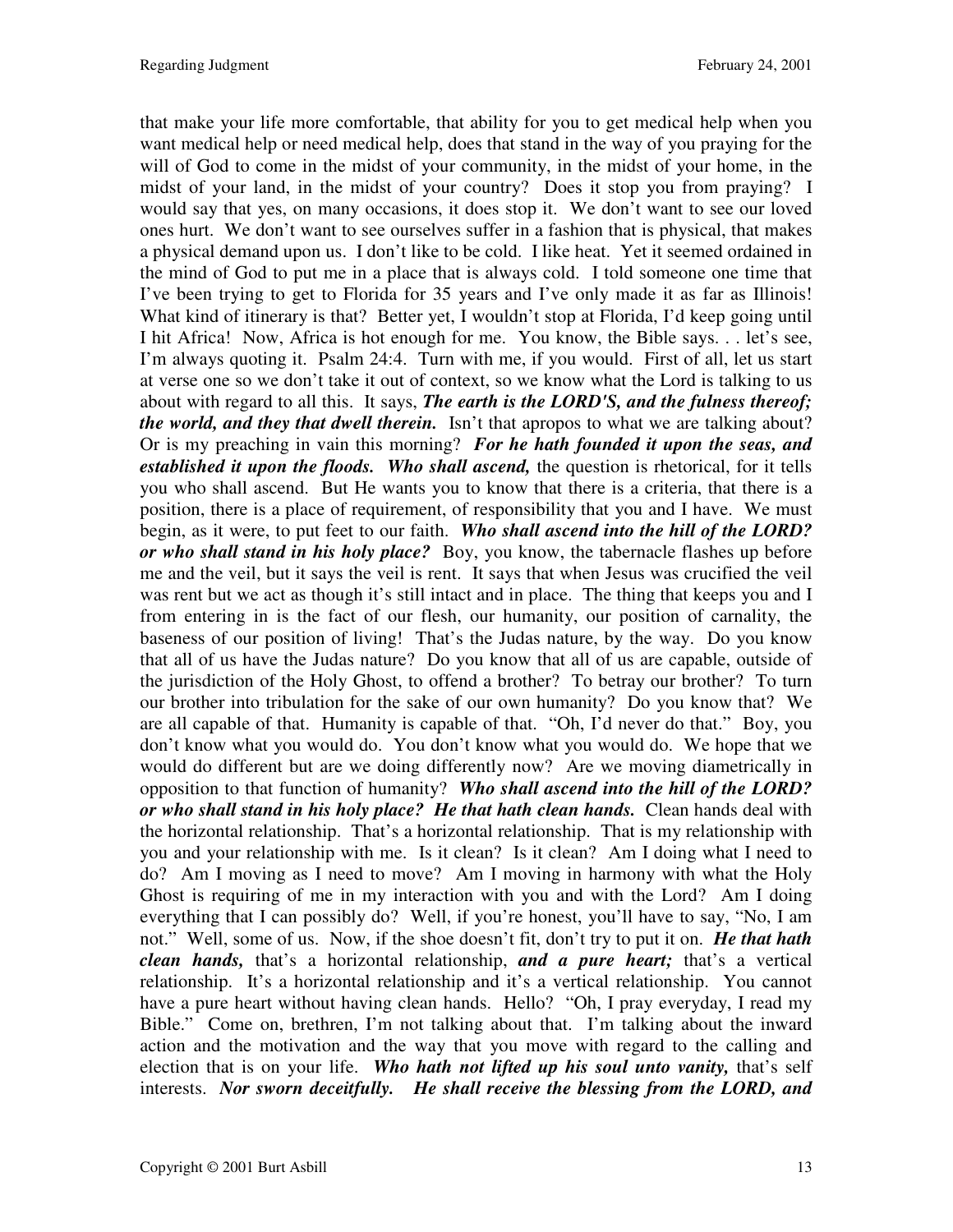*righteousness from the God of his salvation.* You could read it in the converse, turn it around. If you don't have clean hands, if you don't have a pure heart, if you're not working that within the fabric of your soul. . . Hello? I'm not saying that we are moving in a place of perfection. We have to be in a place of persevering against unrighteousness. We must maintain our position of stability against wickedness and the thoughts of wickedness that come against us. We need to maintain, "I don't want to think like that, I don't want to act like that. Lord, deliver me of my malady of being human and bless them, bless them, bless them, bless them and let righteousness move within their circumstances." It says, "Pray for those that despitefully use you" (Matthew 5:44). Boy, what power! *He shall receive the blessing from the LORD, and righteousness from the God of his salvation. This is the generation of them that seek him, that seek thy face, O Jacob. Selah. Lift up your heads, O ye gates; and be ye lift up, ye everlasting doors; and the King of glory shall come in. Who is this King of glory? The LORD strong and mighty, the LORD mighty in battle* (Psalm 24:5-8). You know, this is work!

 I wish that we could see with God's eyes. We so often read things in the Bible and we relegate it to the Bible. We relegate it to a place that is historical when all of the time there is a spiritual principle, a spiritual quality. There is a lesson of instruction. What were the children being taught? Obey. You know, sometimes I think we have so much trouble with our children in them receiving instruction because we as parents have been so bullheaded. Oh, excuse me. I have been so bullheaded. Stubborn. Adamant with regard to my own position of self-preservation. You know, my father was what they called a "self-made man." My father was very determined. My father was very ruthless. Well, praise God, he's with Jesus now. He's repented. But I want to tell you, there is something of a spirit that is familiar with regard to that and it was drummed into us children, drummed into us children and it was hammered on and hammered on and hammered on until, if you weren't a self-made man, if you weren't moving in that attitude, if you weren't pulling yourself up by your own boot straps, you weren't making it as a man! That's something that I had to dislearn. Hello? You know how I dislearned it? What would that be, "dislearned?" (from the congregation, "Unlearned.") I like dislearned. Dislearned is like disassembled. Really it wasn't disassembled, it was disseminated. God put me into the fire and I had failure after failure after failure, using all of the right principles, using all the right ideas, using all the right formulas. Dad did it like this, he made millions! Dad made it like this, he was a success! Dad did it like this, everything worked out okay for him! Why am I in the midst of this hell? God spoke to me very simply and very personally, "Because you are not the son of Asbill. You are a son of God and if you want to be a son of God you have to do it by My strength. You have to do it by My abilities. You have to do it by My way of thinking." We have to be in a right place. Come on, brethren, come on. God does not take sides. God does not take sides because you go to church. God does not take sides because you pay your tithe, if you pay your tithe. God does not take sides because you are sitting here and listening to this word this morning. God moves on your behalf because of your relationship with Him and His assessment from His perspective, not yours!

 Go back into Peter. I'm going to close it up here, hopefully. Hallelujah! Alright, we are talking about being buffeted for those things that you suffer wrongfully. It says, verse 21, *For even hereunto were ye called:* Now, he means we, right? That means you, you, you, and you, all of you and me. "We" comprise the "ye." You got that, right?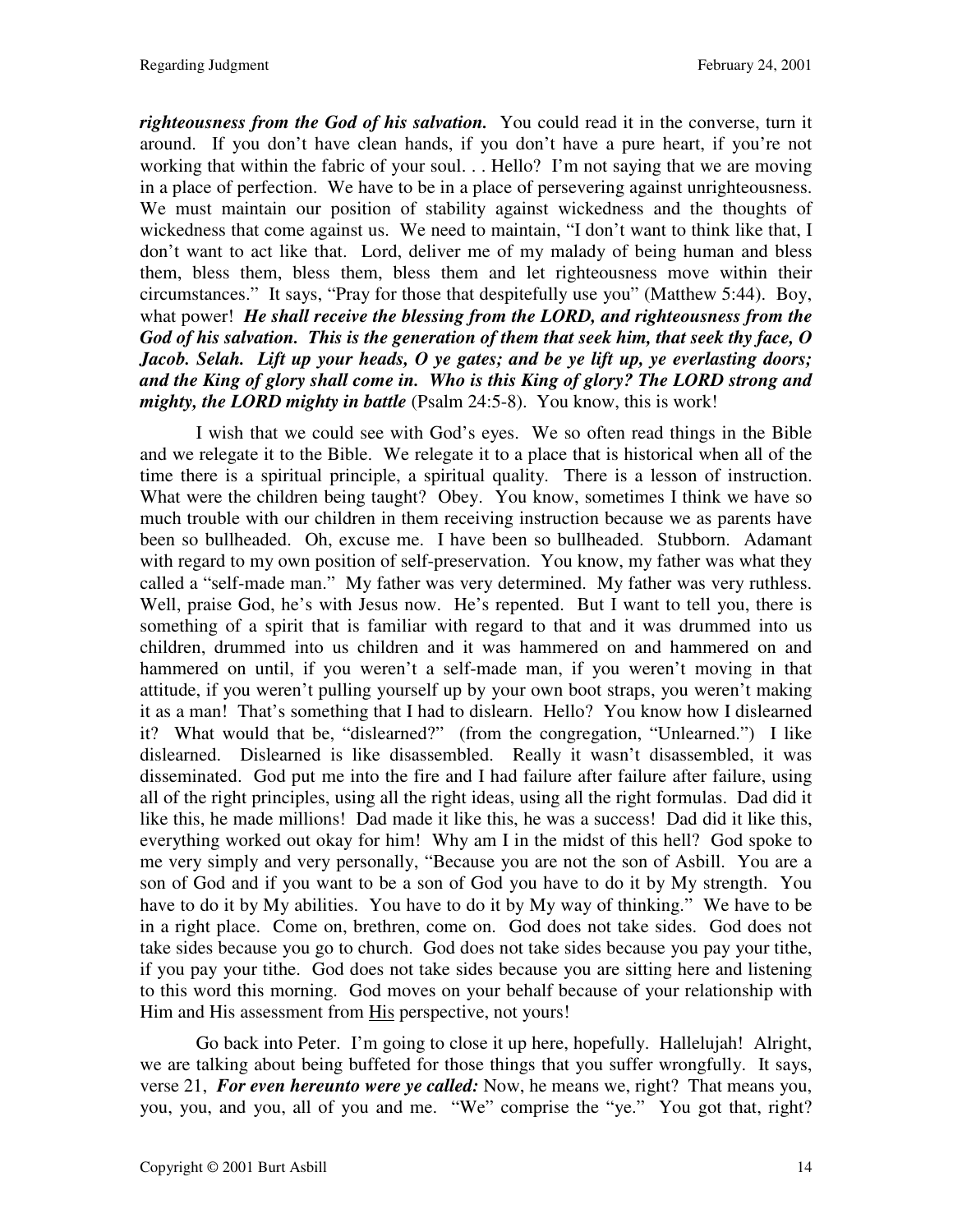Let's say it, WE! Wherein WE are called! *Because Christ also suffered for us, leaving us an example, that ye should follow his steps: Who did no sin, neither was guile found in his mouth:* I would say that is having clean hands and a pure heart! I would say that that was where he should have been. His relationship with God was pure. His relationship with man was pure. When it was time for Samuel to move on from his position of priesthood he gathered the Children of Israel together and he said unto them, "Which one of you have I defrauded? Which one of you have I misled? Which one of you have I moved against in wickedness?" Hello? Clean hands and a pure heart. Sometimes it's something more of a requirement than just you thinking that you have clean hands and a pure heart! Sometimes it's necessary for you to go to your brother and say, "Have I offended you? Is there something between you and I that needs to be dealt with? Can we deal with it in the name of the Lord? Do I need to apologize to you? Do I need to work out some manner or measure by which we can bring forth some sort of harmony and reconciliation? Quite frankly, from my own personal position or perspective I'd rather have a man talk to my face than to talk behind me or talk to someone else. I appreciate that, I really do, I really do, I really do appreciate it. I may not agree with you, I may not come into agreement with what you're saying, but nevertheless, if you speak to my face, I appreciate that. It's something that is Biblical. Hello? It is something that is Biblical. If somebody talks to you about me, I'll tell you right now, tell them to come to me. I'm always available. You can always get a hold of me. Hallelujah! *Who did no sin, neither was guile found in his mouth:* (l Peter 2:22) *Who, when he was reviled, reviled not again; when he.* He, Jesus Christ in the midst of His affliction, in the midst of His adversity, committed all those things of reviling against Him unto God. Have you ever watched these TV. courts? I think some of those judges are pretty hard-nosed. I don't see much compassion. I don't see much sympathy. One guy calls another person "stupid" and then passes judgment on him for his stupidity. You have to be in right standing with God. You have to be in a position of righteousness with God. You have to be in an attitude and in a position or a demeanor that God can look at you and say, "You're okay!" Not because He likes you. Not because you're wearing a brown coat. Not because you're going to church, but because your attitude before Him is right! Your desire toward Him is right! Your desire toward His brethren is right! Hello? You cannot get there on your own position of self-esteem, do you hear me? Go into Corinthians and read when it says that, he that eateth and drinketh of this covenant and do so unworthily, that is why there are many sickly and many dying in the midst of you. (l Corinthians 11:27,29) Why? Because you are unclean. God cannot vindicate you, God cannot move on your behalf, God cannot move and bring right judgment and when He speaks, you go before the judge and he says, "Judge us." He judges. You bet. He judges and then you find yourself in tribulation along with the judgee. Why? Because God wants to see you both redeemed. God wants to see you both redeemed. We have to be, as it were, in our attitudes with regard to God and judgment, we have to be even as God is. That's a hard one, isn't it? Do you hear me? We have to be even as God is. Hmm? May God help us to measure up.

 I need to leave one thing with you. It's not so much the doing and succeeding. Hello? Do you understand what I'm saying? It's not so much the doing and exceeding. It's the doing, and doing, and doing, and doing, and doing, and doing, and doing, and doing, and doing, and doing, and doing, and doing, and doing, and doing, and doing, and